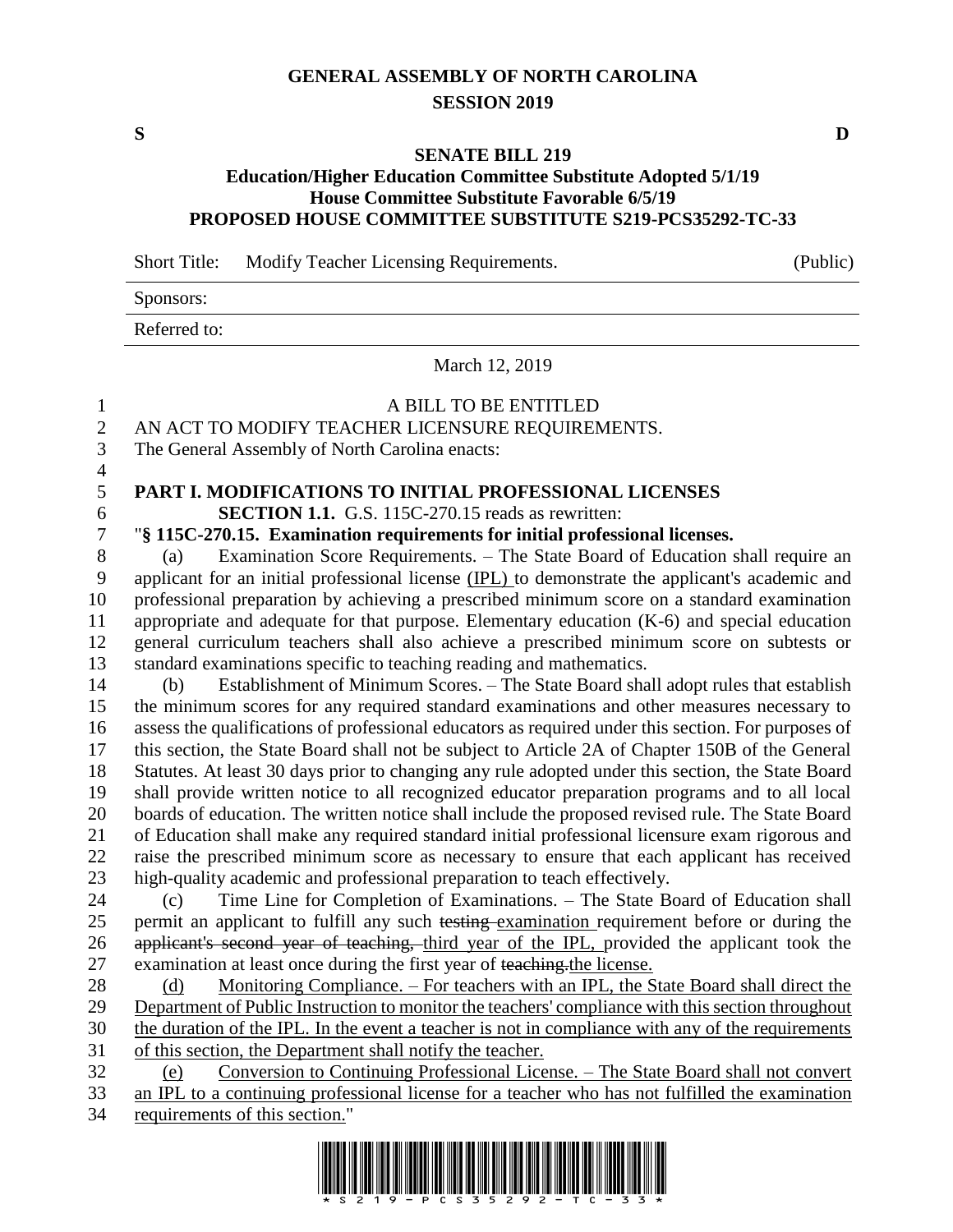|                                                                                                     |                                                                                              | <b>General Assembly Of North Carolina</b>                                                             | <b>Session 2019</b> |  |
|-----------------------------------------------------------------------------------------------------|----------------------------------------------------------------------------------------------|-------------------------------------------------------------------------------------------------------|---------------------|--|
|                                                                                                     |                                                                                              | SECTION 1.2. G.S. 115C-270.20(a) is amended by adding a new subdivision to                            |                     |  |
| read:                                                                                               |                                                                                              |                                                                                                       |                     |  |
|                                                                                                     | " <u>(4a)</u>                                                                                | $Limited license. - A three-year nonrenewable license issued to an individual$                        |                     |  |
|                                                                                                     |                                                                                              | who meets the requirements of this subdivision. A limited license shall only                          |                     |  |
|                                                                                                     |                                                                                              | be requested by the local board of education currently employing the                                  |                     |  |
|                                                                                                     |                                                                                              | individual and shall be used for continued employment only in that local                              |                     |  |
|                                                                                                     |                                                                                              | school administrative unit. To receive a limited license, the following                               |                     |  |
|                                                                                                     |                                                                                              | requirements shall be met:                                                                            |                     |  |
|                                                                                                     |                                                                                              | The individual was issued an IPL but did not qualify for a CPL under<br>$\underline{\mathbf{a}}$ .    |                     |  |
|                                                                                                     |                                                                                              | G.S. $115C-270.15(e)$ .                                                                               |                     |  |
|                                                                                                     |                                                                                              | The local board of education submits to the State Board an affidavit<br><u>b.</u>                     |                     |  |
|                                                                                                     |                                                                                              | stating that the teacher is an effective teacher and will be encouraged                               |                     |  |
|                                                                                                     |                                                                                              | to continue to pursue a CPL. The affidavit shall be signed by both the                                |                     |  |
|                                                                                                     |                                                                                              | principal and superintendent for the school to which the teacher is                                   |                     |  |
|                                                                                                     |                                                                                              | currently assigned."                                                                                  |                     |  |
|                                                                                                     |                                                                                              |                                                                                                       |                     |  |
|                                                                                                     |                                                                                              | <b>SECTION 1.3.</b> Elementary education (K-6) or special education general curriculum                |                     |  |
|                                                                                                     |                                                                                              | teachers with an initial professional license that is set to expire June 30, 2019, due to the failure |                     |  |
|                                                                                                     |                                                                                              | to fulfill the licensure examination requirements pursuant to G.S. 115C-270.15, shall be granted      |                     |  |
|                                                                                                     |                                                                                              | an extension until June 30, 2020.                                                                     |                     |  |
|                                                                                                     |                                                                                              | <b>SECTION 1.4.</b> The State Board shall comply with G.S. 115C-270.15(d), as enacted                 |                     |  |
|                                                                                                     |                                                                                              | by this act, beginning with applicants for teacher licensure on or after July 1, 2019.                |                     |  |
|                                                                                                     |                                                                                              |                                                                                                       |                     |  |
|                                                                                                     |                                                                                              | PART II. MODIFICATIONS TO OUT-OF-STATE LICENSE APPLICANTS                                             |                     |  |
|                                                                                                     |                                                                                              | <b>SECTION 2.1.</b> G.S. 115C-270.20(a) reads as rewritten:                                           |                     |  |
| " $(a)$                                                                                             |                                                                                              | Teacher Licenses. - The State Board shall adopt rules for the issuance of the following               |                     |  |
|                                                                                                     |                                                                                              | classes of teacher licenses, including required levels of preparation for each classification:        |                     |  |
|                                                                                                     |                                                                                              | Transitional license or $TL - A$ three-year nonrenewable license issued to an                         |                     |  |
|                                                                                                     | (7)                                                                                          | individual who holds current teacher licensure in another state that is in good                       |                     |  |
|                                                                                                     |                                                                                              |                                                                                                       |                     |  |
|                                                                                                     |                                                                                              | standing. A transitional license shall only be requested by a local board of                          |                     |  |
|                                                                                                     |                                                                                              | education. The individual may begin the application process to meet the                               |                     |  |
|                                                                                                     |                                                                                              | requirements for a continuing professional license as an out-of-state applicant                       |                     |  |
|                                                                                                     |                                                                                              | while holding the transitional license. Individuals issued transitional licenses                      |                     |  |
|                                                                                                     |                                                                                              | shall not be required to demonstrate preparation through achieving a                                  |                     |  |
|                                                                                                     |                                                                                              | prescribed minimum score on a standardized examination.                                               |                     |  |
| $\ldots$ "                                                                                          |                                                                                              | <b>SECTION 2.2.</b> G.S. 115C-270.25 reads as rewritten:                                              |                     |  |
|                                                                                                     |                                                                                              | "§ 115C-270.25. Out-of-state license applicants.                                                      |                     |  |
|                                                                                                     |                                                                                              |                                                                                                       |                     |  |
| Initial applications for a continuing professional license from an individual with an               |                                                                                              |                                                                                                       |                     |  |
| out-of-state teacher's license shall require the applicant to provide evidence of that teacher's    |                                                                                              |                                                                                                       |                     |  |
| effectiveness, when available, as measured by the evaluation system used in that applicant's state  |                                                                                              |                                                                                                       |                     |  |
| of current licensure at the time of application, including any growth measures included in that     |                                                                                              |                                                                                                       |                     |  |
| evaluation system. Applications that include the evidence of that educator's effectiveness shall    |                                                                                              |                                                                                                       |                     |  |
| be prioritized for review over initial applications from applicants with out-of-state licenses that |                                                                                              |                                                                                                       |                     |  |
| do not include that information. An individual who does not include evidence of that teacher's      |                                                                                              |                                                                                                       |                     |  |
| effectiveness with the initial application shall only be eligible for an IPL-a TL until the teacher |                                                                                              |                                                                                                       |                     |  |
|                                                                                                     |                                                                                              | has completed three years of licensed teaching in North Carolina."                                    |                     |  |
|                                                                                                     |                                                                                              | <b>SECTION 2.3.</b> G.S. 115C-302.1 is amended by adding a new subsection to read:                    |                     |  |
|                                                                                                     | Pay for Teachers with a Transitional License. – Notwithstanding any other provision<br>"(b3) |                                                                                                       |                     |  |
|                                                                                                     |                                                                                              | of law, a local board of education that employs a teacher who is licensed with a three-year           |                     |  |
|                                                                                                     |                                                                                              | transitional license pursuant to G.S. $115C-270.20(a)(7)$ shall determine experience credit for that  |                     |  |